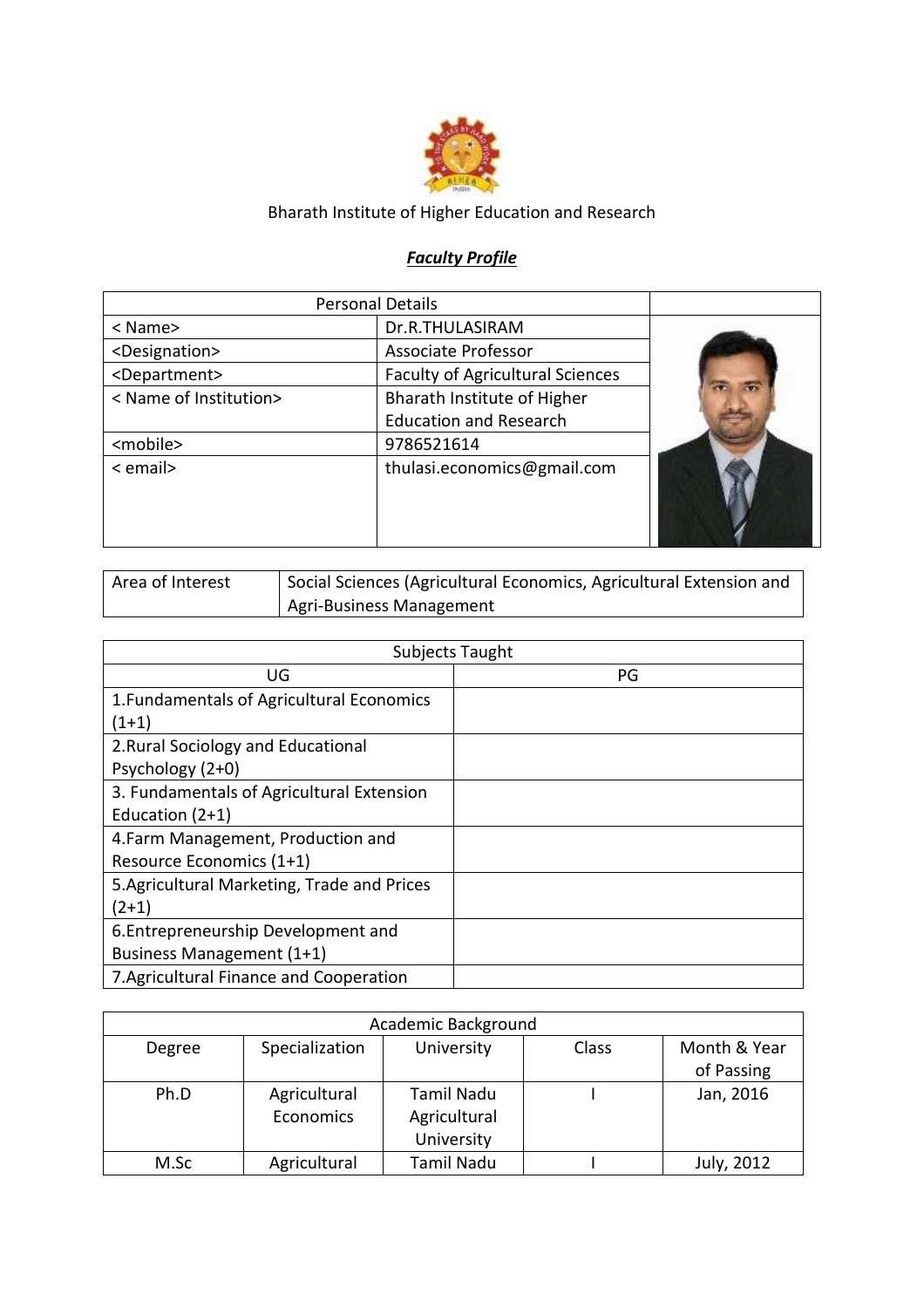|      | Economics   | Agricultural<br>University |            |
|------|-------------|----------------------------|------------|
| B.Sc | Agriculture | Tamil Nadu                 | June, 2010 |
|      |             | Agricultural               |            |
|      |             | University                 |            |

| Work Experience as on Oct-2020 |                 |                 |                 |          |                 |                |                           |
|--------------------------------|-----------------|-----------------|-----------------|----------|-----------------|----------------|---------------------------|
| Name of the                    |                 | Position        |                 | From     |                 | To             |                           |
| Institution/Company            |                 |                 |                 |          |                 |                |                           |
| Imayam Institute of            |                 | Assistant       |                 |          | 08.02.2016      | 30.08.2017     |                           |
| Agriculture and                |                 | Professor       |                 |          |                 |                |                           |
| Technology                     |                 |                 |                 |          |                 |                |                           |
| Karunya Institute of           |                 | Assistant       |                 |          | 05.01.2018      | 20.12.2018     |                           |
| Technology and                 |                 | Professor       |                 |          |                 |                |                           |
| <b>Sciences</b>                |                 |                 |                 |          |                 |                |                           |
| Bharat Institute of            |                 |                 | Associate       |          | 09.08.2019      | Till Date      |                           |
| Higher Education and           |                 | Professor       |                 |          |                 |                |                           |
| Research                       |                 |                 |                 |          |                 |                |                           |
| Total                          | <years></years> | <b>Teaching</b> | <years></years> | Research | <years></years> | Administration | <years.< td=""></years.<> |
| experience                     | 3 Years         |                 | 3 Years         |          | 3               |                |                           |
|                                | &10             |                 | &10             |          |                 |                |                           |
|                                | Months          |                 | <b>Months</b>   |          |                 |                |                           |

| <b>Research Publications</b> |                         |               |            |                     |
|------------------------------|-------------------------|---------------|------------|---------------------|
| International                | <b>National Journal</b> | International | National   | Total               |
| Journal                      |                         | Conference    | Conference | Number of           |
|                              |                         |               |            | <b>Publications</b> |
| 15                           |                         |               |            | 29                  |

|               | Recent Publications(Journals) - Chronological order                                                                                                                                                                           |
|---------------|-------------------------------------------------------------------------------------------------------------------------------------------------------------------------------------------------------------------------------|
| Sl.No         | <b>Details</b>                                                                                                                                                                                                                |
| $\mathbf{1}$  | R. Thulasiram1, A. Daniel Viswasam Samuel2, M.S. Raman3 And G. Parthasarathi4,                                                                                                                                                |
|               | "Structure and Performance of Marine Fish Marketing in Cuddalore District of                                                                                                                                                  |
|               | Tamil Nadu - An Economic Analysis, in Trends in Biosciences, 10(43):9031-9034,                                                                                                                                                |
|               | 2017.                                                                                                                                                                                                                         |
| $\mathcal{L}$ | R. Thulasiram 1, T. Alagumani 2, M. Chinnadurai 3, M.R. Duraisamy 4 and<br>B. Sivasankari 5 "Economic Nuances in Indian Mango Exports: The way forward for<br>Economic Growth", in Agriculture Update, 12(Techsear-10), 2017. |
| 3             | R. Thulasiram 1, T. Alagumani 2, B. Sivasankari 3 "An Economic Analysis on<br>Growth and Trade Performance of Cocoa" in the International Journal of<br>Agricultural Sciences, 10(5):5294-5296, 2018.                         |
| 4             | R. Thulasiram 1, T. Alagumani 2, "Structural Changes in Indian Tomato Exports - A                                                                                                                                             |
|               | Markov chain Approach", in the International Journal of Farm Sciences", 8(2):75-                                                                                                                                              |
|               | 78, 2018.                                                                                                                                                                                                                     |
| 5             | R. Thulasiram 1, T. Alagumani 2, "Status and Constraints in Fruits and Vegetables                                                                                                                                             |
|               | Export – A Garrett Ranking Approach", in the International Journal of Farm                                                                                                                                                    |
|               | Sciences", 8(3):13-16, 2018.                                                                                                                                                                                                  |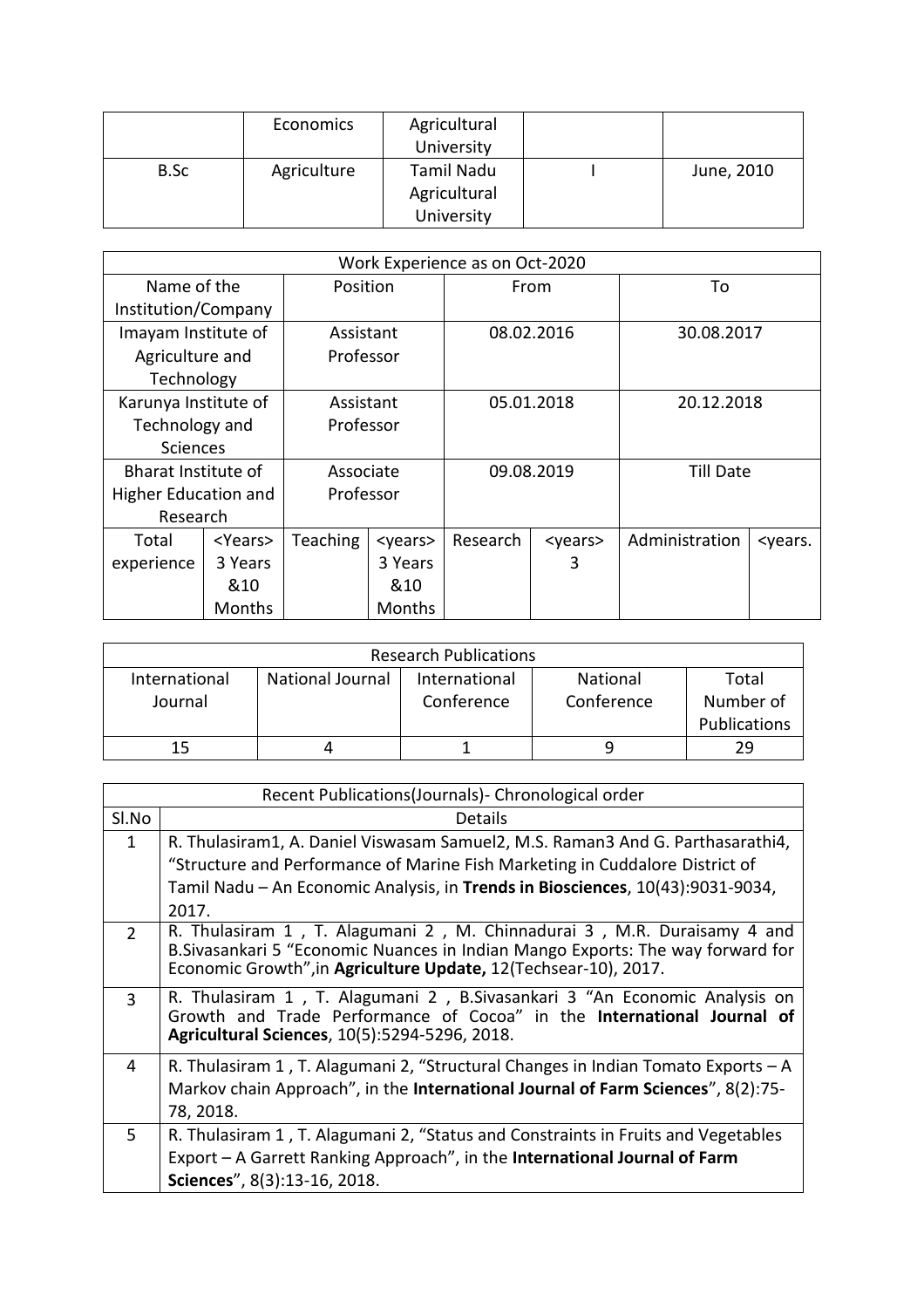| 6              | G. Parthasarathi1 and R. Thulasiram2, "Marketing of Acid Lime in Tirunelveli                                                                                      |
|----------------|-------------------------------------------------------------------------------------------------------------------------------------------------------------------|
|                | District of Tamil Nadu", in Multilogic in Science, 7(Special Issue):2277-7601, 2018.                                                                              |
| 7              | R. Thulasiram1*, T. Alagumani1, M. S. Raman2 and G. Parthasarathi <sup>3</sup> "Resource-                                                                         |
|                | Use Efficiency of Groundnut Cultivation in Tamil Nadu", in International Journal of                                                                               |
|                | Current Microbiology and Applied Sciences, Special Issue - 6: 351-357, 2018.                                                                                      |
| 8              | R. Thulasiram 1, P. Sivaraj 2, "An economic analysis of production and marketing                                                                                  |
|                | of jasmine in Madurai district of Tamil Nadu", in the International Journal of Farm                                                                               |
|                | Sciences", 10(2):60-67, 2020                                                                                                                                      |
| 9              | Genetic variability, character association and diversity                                                                                                          |
|                | Among morphological traits in certain grass species                                                                                                               |
|                | Under tropical conditions, Plant archives, volume 20 no. 2, 2020 pp. 3791-3798                                                                                    |
| 10             | Technical and resource use efficiency in cut flower                                                                                                               |
|                | Production in india : an empirical assessment, Plant archives, volume 20 no. 2,                                                                                   |
|                | 2020 pp. 5077-5082                                                                                                                                                |
|                | Recent Publications(Conferences) - Chronological order                                                                                                            |
| Sl.No          | <b>Details</b>                                                                                                                                                    |
| $\mathbf{1}$   | Participated and Presented a Seminar on "An Economic Analysis of Production and<br>Marketing of Jasmine in Madurai District of Tamil Nadu at the National Seminar |
|                | on Suppy Chain Management: Challenges and Prospects, held at APAC, Kalavai,                                                                                       |
|                | January 28, 2015.                                                                                                                                                 |
| $\overline{2}$ | Participated and presented a paper on " Fruits and Vegetables Export from India                                                                                   |
|                | with Special Reference to Quality" at the National Seminar on Recent                                                                                              |
|                | Technologies for Higher Production of Horticultural Crops", held at APAC, Kalavai,                                                                                |
|                | October 1, 2015.                                                                                                                                                  |
| 3              | Participated and presented a research paper on "Economics of Domestic Fish                                                                                        |
|                | Processing Unit in Coastal Areas - A Feasibility Study at the National Conference<br>on Agricultural and Rural Innovations for Sustainable Empowerment (ARISE,    |
|                | 2016) Warangal, Telangana, India.                                                                                                                                 |
| 4              | Participated and presented an oral paper on Livelihood of Marine Fishr folks in                                                                                   |
|                | Tamil Nadu - The Way Forward for Sustainable Development, at the National                                                                                         |
|                | Seminar on Environment and Sustainable Development, held at Annamalai                                                                                             |
|                | University, Chidambaram, Tamil Nadu, 2018.                                                                                                                        |
| 5              | Presented an oral paper on "An Economic Analysis on Domestic Fish Marketing in                                                                                    |
|                | Cuddalore District of Tamil Nadu - The Way Forward for Rural Empowerment", at                                                                                     |
|                | the International Symposium on Innovations and Advancements in Agriculture                                                                                        |
|                | and Plant Sciences (IAAPS 2018) held at Dhanalaksmi Srinivasan Agriculture                                                                                        |
|                | College, Permbalur, Affiliated to Tamil Nadu Agricultural University, Coimbatore.                                                                                 |

|       | Memberships in Professional Bodies              |
|-------|-------------------------------------------------|
| SI.No | Name of the Professional Body                   |
|       | <b>Agricultural Scientific Tamil Society</b>    |
|       | <b>Trends in Biosciences</b>                    |
| 3     | Advances in Life Sciences                       |
|       | Trends in Biotechnology and Biological Sciences |
|       | Uzhavarin Valarum Velanmai                      |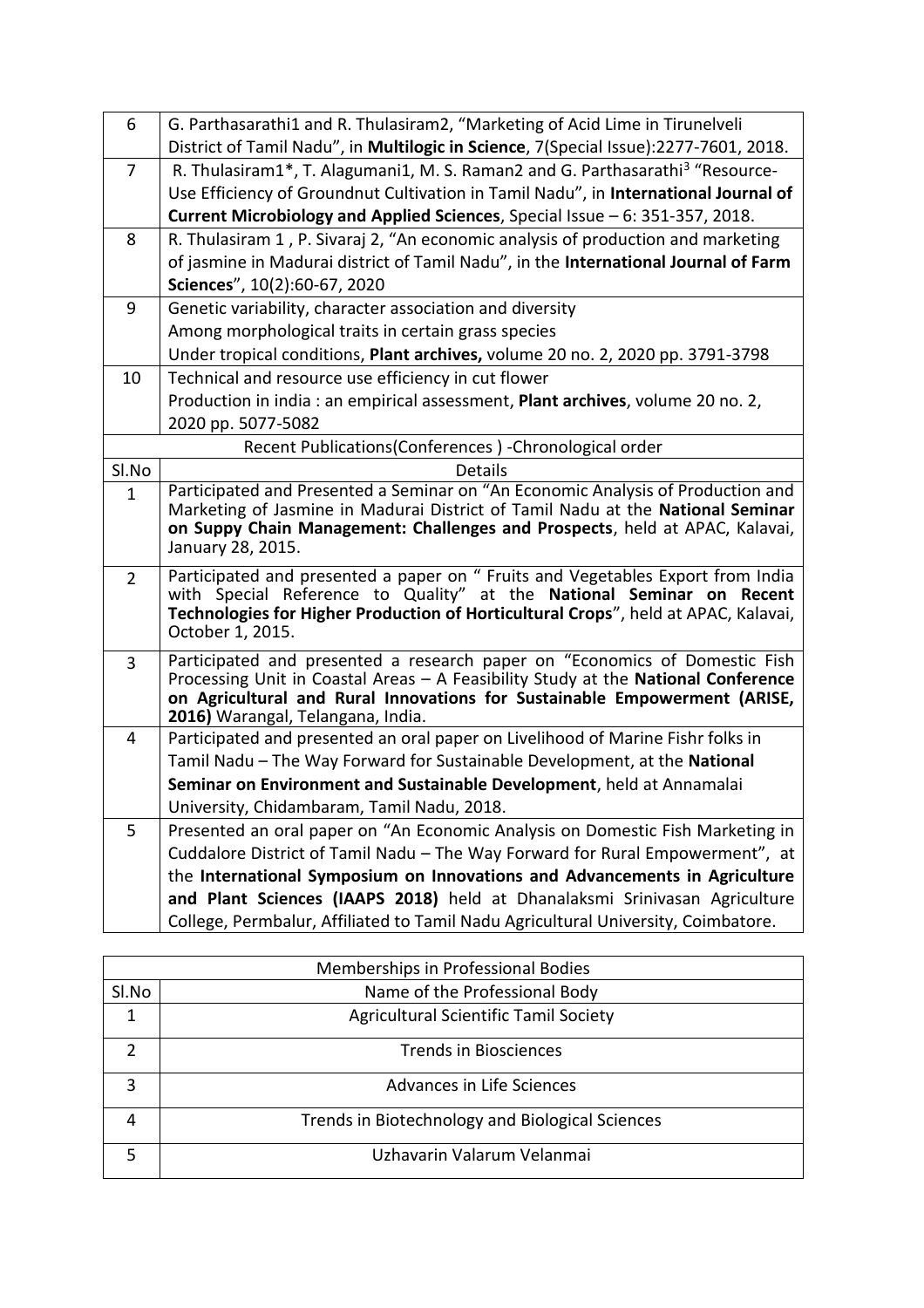|                | <b>Training Programmes Attended</b>                                                                                                                              |
|----------------|------------------------------------------------------------------------------------------------------------------------------------------------------------------|
| SI.No          | Details in Chronological order                                                                                                                                   |
| $\mathbf{1}$   | Participated in the 15 day Faculty Development Programme on Managing Online                                                                                      |
|                | Classes and Co-creating MOOCS 2:0 from May 18 to June 3 2020 conducted by                                                                                        |
|                | University of Delhi & MHRD, GOI                                                                                                                                  |
| $\overline{2}$ | Participated in the International Faculty and Research Development Programme                                                                                     |
|                | on Art of Writing Research/Review Articles for Publishing in Peer review Journals                                                                                |
|                | held on May31, 2020 organized by ACE International Pvt Limited, Singapore                                                                                        |
| 3              | Participated in the One week Faculty Development Programme on Open Source                                                                                        |
|                | Tools for Research from June 8 to June 14, 2020 conducted by University of Delhi                                                                                 |
|                | & MHRD, GOI                                                                                                                                                      |
| $\overline{4}$ | Successfully completed the six months certificate course program (July -                                                                                         |
|                | December, 2007) on "Waste Recycling and Vermicomposting" and secured 54                                                                                          |
|                | marks.                                                                                                                                                           |
| 5              | Participated in the GOI-PPV & FRA sponsored awareness programme on                                                                                               |
|                | "Protection of Plant Varieties and Farmer's Rights" held on 10 <sup>th</sup> February 2011 at                                                                    |
|                | Agricultural College and Research Institute, Madurai.                                                                                                            |
| 6              | Participated in the workshop on "Time Series Modelling and Applications"                                                                                         |
|                | conducted by Madras School of Economics during 19 <sup>th</sup> August to 21 <sup>st</sup> August, 2013.                                                         |
| $\overline{7}$ | Completeda certificate course on "Effective English Communication & Soft                                                                                         |
|                | <b>Skills"</b> held at Agriculture<br>College and Research Institute, Madurai.                                                                                   |
| 8              | Industrial<br>training at Ganga Cauvery Fertiliser Corporation,<br>Undergone<br>(Manufactures of Granulated Fertilizer), Trichy during (27-7-2009 to 05-08-2009) |
| 9              | Undergone NGO training at People's Education for Work Experience,                                                                                                |
|                | Manamadurai, Sivagangagi, Tamil Nadu, India for a period from 7 <sup>th</sup> -21 <sup>st</sup> July 2009                                                        |

| Roles and Responsibilities |                                                                    |  |  |
|----------------------------|--------------------------------------------------------------------|--|--|
| Sl.No                      | <b>Details</b>                                                     |  |  |
|                            | Year Coordinator - 2019-20 Batch, FOA, BIHER 2020                  |  |  |
|                            | Career Development and Placement Cell Coordinator, FOA, BIHER 2020 |  |  |
| 3                          | Senior Residential Advisor, KITS 2018                              |  |  |
|                            | Nodal Officer- MHRD, IIAT 2016-17                                  |  |  |
|                            | Residential Tutor, IIAT 2016-17                                    |  |  |

| Awards<br>×eceiveα |
|--------------------|
|                    |